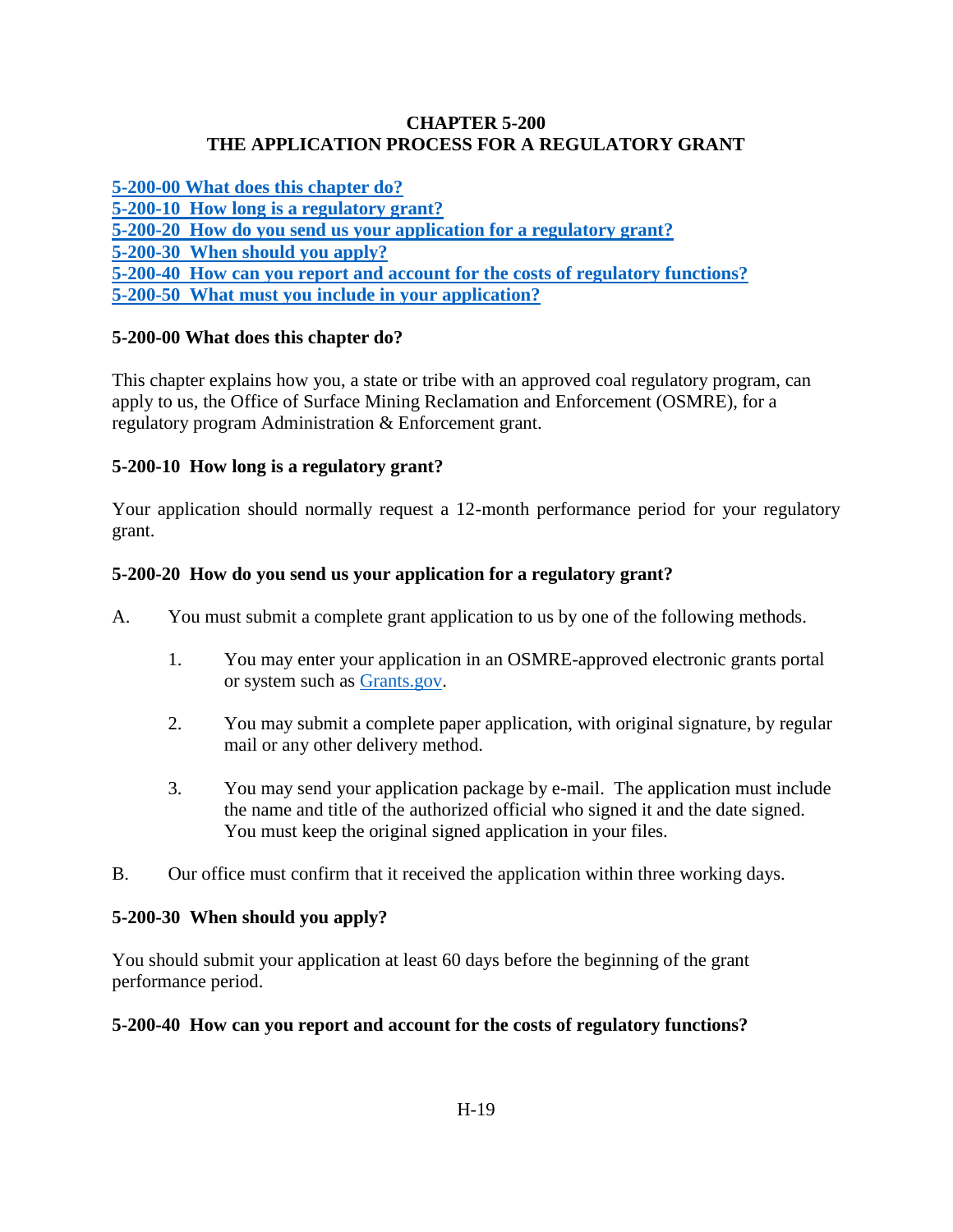- A. Before you complete your application, you must choose how you will identify the regulatory functions for accounting and reporting purposes. We have identified the following major regulatory functions or activities:
	- 1. Permitting includes the costs of reviewing new permit applications and modifying existing permits. It also includes costs of determining and approving a bond amount and reviewing ownership and control.
	- 2. Inspection and Enforcement includes costs of mine inspections for compliance with state performance standards and of all activities to enforce compliance. It also includes bond release costs and legal costs related to inspection and enforcement activities.
	- 3. Lands Unsuitable includes costs to evaluate and decide petitions about designating lands unsuitable for coal mining.
	- 4. Regulatory program administrative activities and costs to support the above functions include costs for executive direction and standard administrative support functions, such as personnel, accounting, and procurement.
- B. You must choose one of the following options to identify the costs of these functions.
	- 1. Option 1. You must break out the functions in your reporting and accounting. You must break out the line item and total costs of each function in your application. You must support the functional costs with detailed accounting records.
	- 2. Option 2. You show only the total budget figures in your grant application budget. In the program narrative, you must describe the methodology you will use to distribute the total budgeted costs to the functions either as a percentage of the total or as dollar amount. This methodology must meet the requirements of the state comptroller or comparable organization as required by state law.

# <span id="page-1-0"></span>**5-200-50 What must you include in your application?**

The application must include the following items:

- A. Signed or approved Application for Federal Assistance, form [SF 424.](http://apply07.grants.gov/apply/forms/sample/SF424_2_1-V2.1.pdf)
- B. Budget information report. You may use the optional [OSMRE 47](http://www.osmre.gov/resources/forms/OSM47.pdf) form or provide the information in an alternate format of your choice.
	- 1. Break out the budget by object class. Object classes are the budget line items, including personnel, fringe benefits, travel, equipment, supplies, contractual expenses, construction, other, and indirect costs.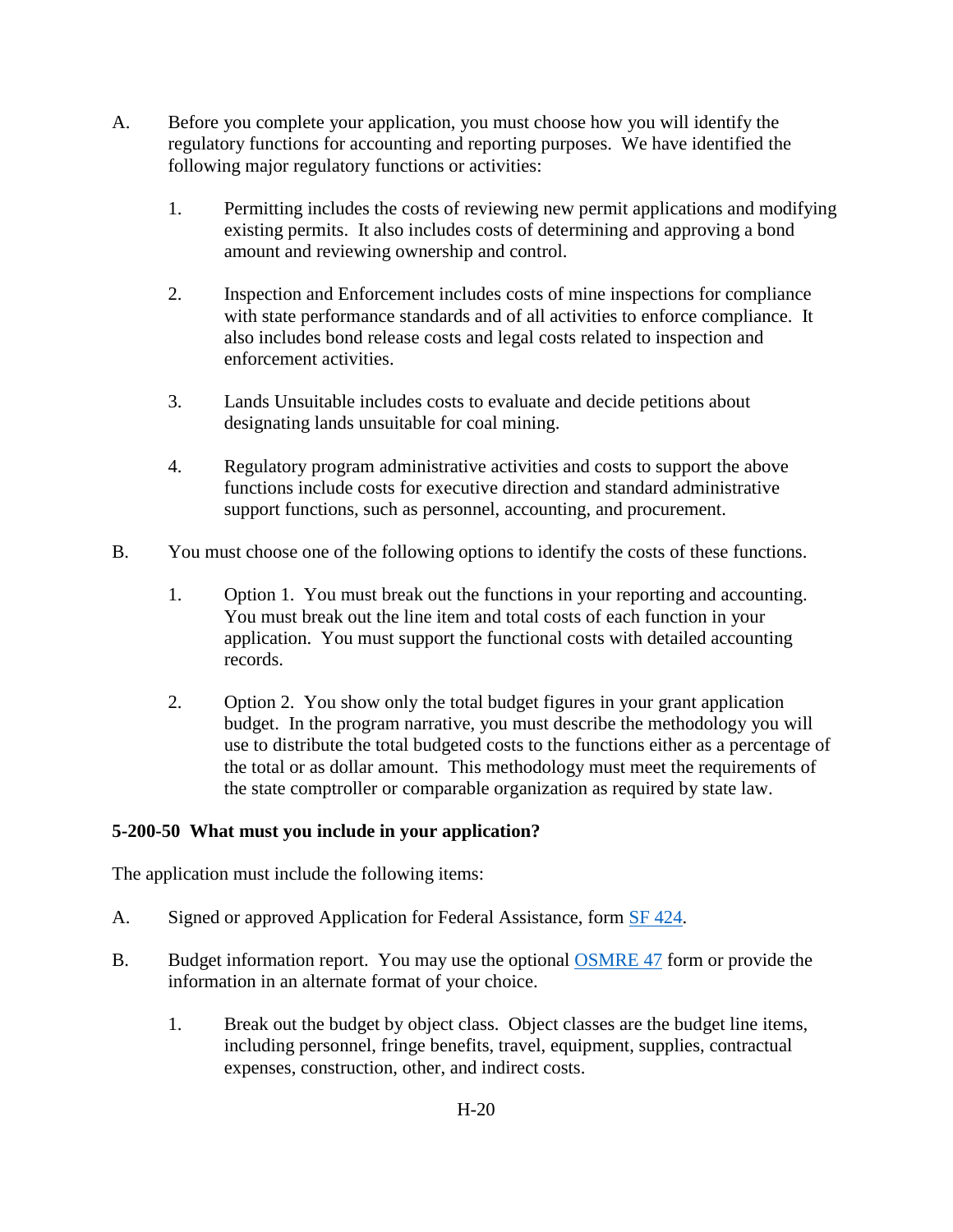- 2. If you chose to account separately for regulatory functions or activities, including permitting, inspection and enforcement, lands unsuitable, and administrative costs, break out the budget for each object class and for the total grant by function.
- 3. Identify the total Federal and non-Federal funds the program will spend. Show the overall percentage of non-Federal support.
- 4. Estimate the program income that you might spend during this grant.
- 5. Show the total estimated indirect costs. Show how your estimate is calculated using the indirect cost rate and the direct cost base which have been approved by your cognizant Federal agency.
- C. Budget narrative. You may provide this information in any format to explain and justify the requested budget.
	- 1. Personnel. List all the positions by title, with annual salary rate and percentage of time working on the coal regulatory program.
	- 2. Fringe Benefits. Explain how the fringe benefits were calculated.
	- 3. Travel. List the types of trips and show how the estimated cost was calculated.
	- 4. Equipment. List each item of equipment to be purchased and justify why the equipment is needed for the regulatory program.
	- 5. Supplies. Enter estimated dollar amount of supplies. List the supplies by major type (e.g., office supplies, training materials, research forms, postage), and show basis for computation.
	- 6. Contractual. List each proposed contract, the contractor if identified, the type of services to be performed, the need for the services, and the estimated cost.
	- 7. Construction. Describe any proposed construction or renovation, why it is necessary for the program, and the estimated cost.
	- 8. Other. List any other cost items not reimbursed as an indirect cost, such as rent, utilities, or janitorial and security services, and show how the cost was calculated.
	- 9. Indirect Costs. Include a copy of the indirect cost agreement approved by the cognizant Federal agency.